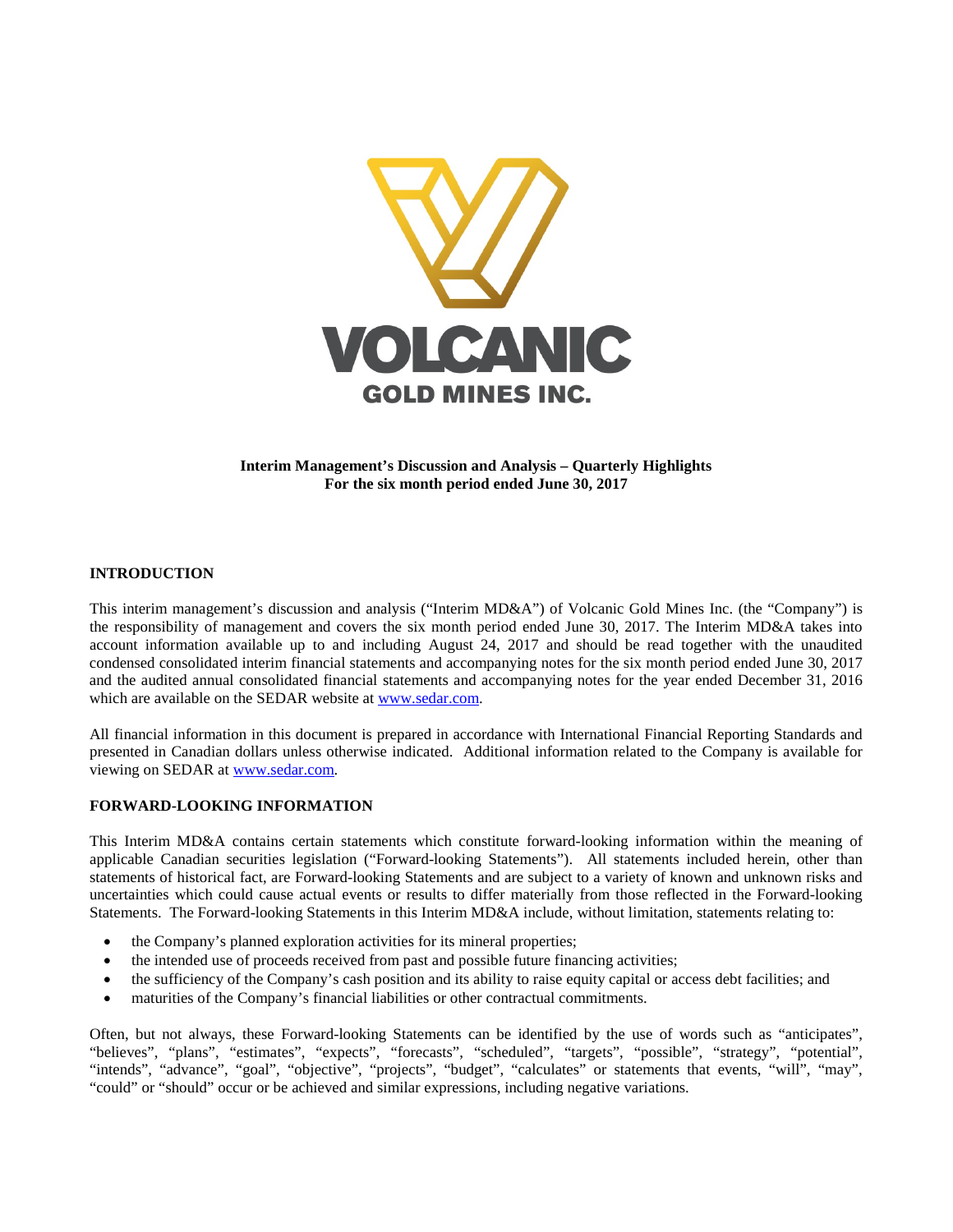Forward-looking Statements involve known and unknown risks, uncertainties and other factors which may cause the actual results, performance or achievements of the Company to be materially different from any results, performance or achievements expressed or implied by the Forward-looking Statements. Such uncertainties and factors include, among others:

- risks associated with mineral exploration and project development;
- fluctuations in commodity prices;
- fluctuations in foreign exchange rates and interest rates;
- credit and liquidity risks;
- changes in national and local government legislation, taxation, controls, regulations and political or economic developments in countries in which the Company does or may carry on business;
- reliance on key personnel;
- property title matters;
- local community relationships;
- risks associated with potential legal claims generally or with respect to environmental matters;
- adequacy of insurance coverage;
- dilution from further equity financing;
- competition; and
- uncertainties relating to general economic conditions;

as well as those factors referred to in the "Risks and Uncertainties" section in this Interim MD&A.

Forward-looking Statements contained in this Interim MD&A are based on the assumptions, beliefs, expectations and opinions of management, including but not limited to:

- all required third party contractual, regulatory and governmental approvals will be obtained for the exploration and development of the Company's properties;
- there being no significant disruptions affecting operations, whether relating to labor, supply, power, damage to equipment or other matter;
- permitting, exploration and development activities proceeding on a basis consistent with the Company's current expectations;
- expected trends and specific assumptions regarding commodity prices and currency exchange rates;
- prices for and availability of fuel, electricity, equipment and other key supplies remaining consistent with current levels; and
- the accuracy of the Company's current mineral resource estimates.

These Forward-looking Statements are made as of the date hereof and the Company disclaims any obligation to update any Forward-looking Statements, whether as a result of new information, future events or results or otherwise, except as required by law. There can be no assurance that Forward-looking Statements will prove to be accurate, as actual results and future events could differ materially from those anticipated in such statements. Accordingly, investors should not place undue reliance on Forward-looking Statements.

## **DESCRIPTION OF BUSINESS**

The Company's business is the acquisition and exploration of mineral properties, focused on consolidating a land package in under-explored Republic of Guinea, West Africa and its neighbouring countries. To date, the Company has acquired an interest in the Mandiana Project and signed option agreements on two adjacent gold properties, for a total land holding of almost 1,000 fully contiguous square kilometres of highly prospective ground.

On January 19, 2017, the Company changed its name from Volcanic Metals Corp. to Volcanic Gold Mines Inc. and is trading on the TSX Venture Exchange ("TSX-V") under the symbol "VG". During the current period, it raised gross proceeds totalling \$6.0 million from two private placement financings. As well, Jeremy Crozier and Robert Schafer joined the Board of Directors, Mr. Crozier was also appointed as President of the Company, and Alexander Langer was appointed to the new position of Vice-President, Capital Markets of the Company.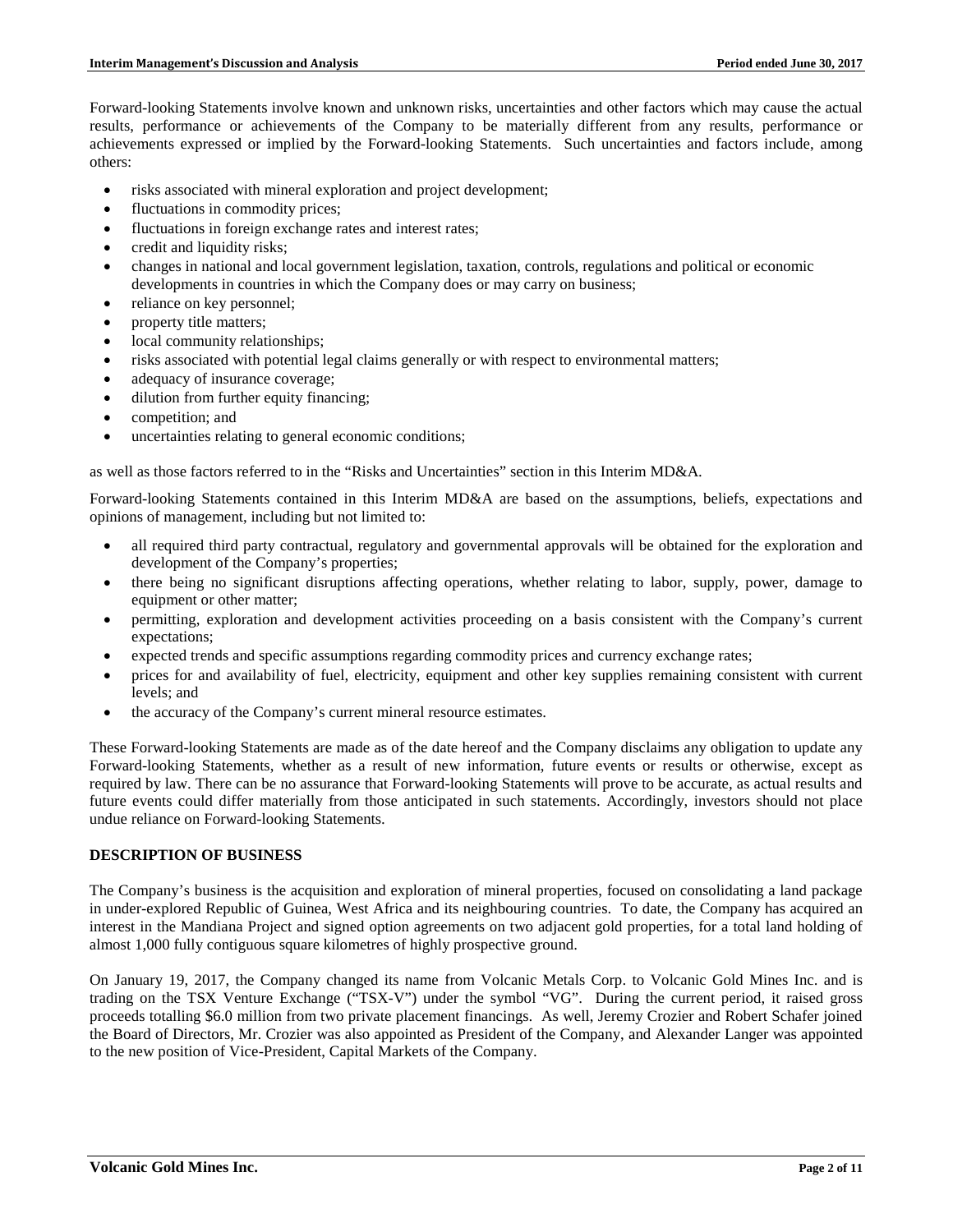### **EXPLORATION REVIEW**

#### *Mandiana Project*

In January 2017, the Company completed the acquisition of a 75% interest in the Mandiana Project, a gold property located in the Republic of Guinea, from Sovereign Mines of Africa PLC ("SMA").

The Mandiana Project consists of two contiguous exploration permits which cover an area of approximately 304 square kilometres situated approximately 80 kilometres southeast of AngloGold Ashanti's Siguiri gold mine in eastern Guinea. The Mandiana Project permits occupy a broadly north-south trending belt of gold occurrences shown on the published 1:1,000,000 map of gold deposits and lie within an area known as the Siguiri Basin. Intense artisanal gold mining is conducted throughout the area of the claims and supports the local economy.

The northern of the two claim blocks is the only area that has seen recorded modern exploration activity. Between 2010 and 2013, SMA drilled 119 reverse-circulation and diamond core holes for a total of over 16,000 metres of drilling, targeting under the areas of the artisanal mining activity. A Mineral Resource Statement for the Mandiana Project was issued by SMA in January 2014, prepared to JORC Code standards by SRK Consulting (UK) Ltd. The Company retained the services of SRK Consulting (Canada) Ltd. ("SRK") to update SMA's technical report to NI 43-101 standards and re issued a new Mineral Resource statement for Mandiana.

The Mandiana Project contains an Inferred Mineral Resource of 612,000 oz of contained gold (16.1 Mt at 1.18 g/t Au) for the four deposits drilled by SMA, including 510,000 oz of contained gold (13.3 Mt at 1.20 g/t Au) in the Yagbelen deposit. The Inferred Mineral Resource is given in the following table:

| Category        | <b>Deposit</b> | Quantity | Gold<br>Grade | <b>Contained</b><br>Gold |
|-----------------|----------------|----------|---------------|--------------------------|
|                 |                | Mt       | g/t           | OZ.                      |
| <b>Inferred</b> | Yagbelen       | 13.3     | 1.20          | 510,000                  |
|                 | Foulouni       | 0.7      | 1.13          | 25,000                   |
|                 | Woyondjan      | 1.9      | 0.99          | 61,000                   |
|                 | Damantere      | 0.2      | 2.21          | 16,000                   |
| Inferred        | Total          | 16.1     | 118           | 612,000                  |

*Note: Mineral resources are reported in relation to a conceptual pit shell. Mineral resources are not mineral reserves and have not demonstrated economic viability. All figures are rounded to reflect the relative accuracy of the estimate. Open pit mineral resources are reported at a cut-off grade of 0.3 g/t gold.* 

## Exploration Update

In April 2017, the Company initiated a drilling program at Mandiana, and to mid-July had completed a total of just over 1,500 metres of reverse-circulation ("RC") and diamond drilling, and over 11,000 metres of air core drilling. The program to date results in the expansion of the strike potential of the Yagbelen Resource at Mandiana by approximately 1,000 metres, and its lateral potential by up to 500 metres. The program has also demonstrated the efficacy of air-core drilling as an exploration and target definition technique. Results are reported for the initial holes of this program.

RC and diamond drilling were completed within, and in the immediate surroundings of the Inferred Mineral Resource (the "Resource") at Yagbelen, as previously defined by Sovereign Mines of Africa (as announced on November 8, 2016). Initial RC results of the Company's infill program include: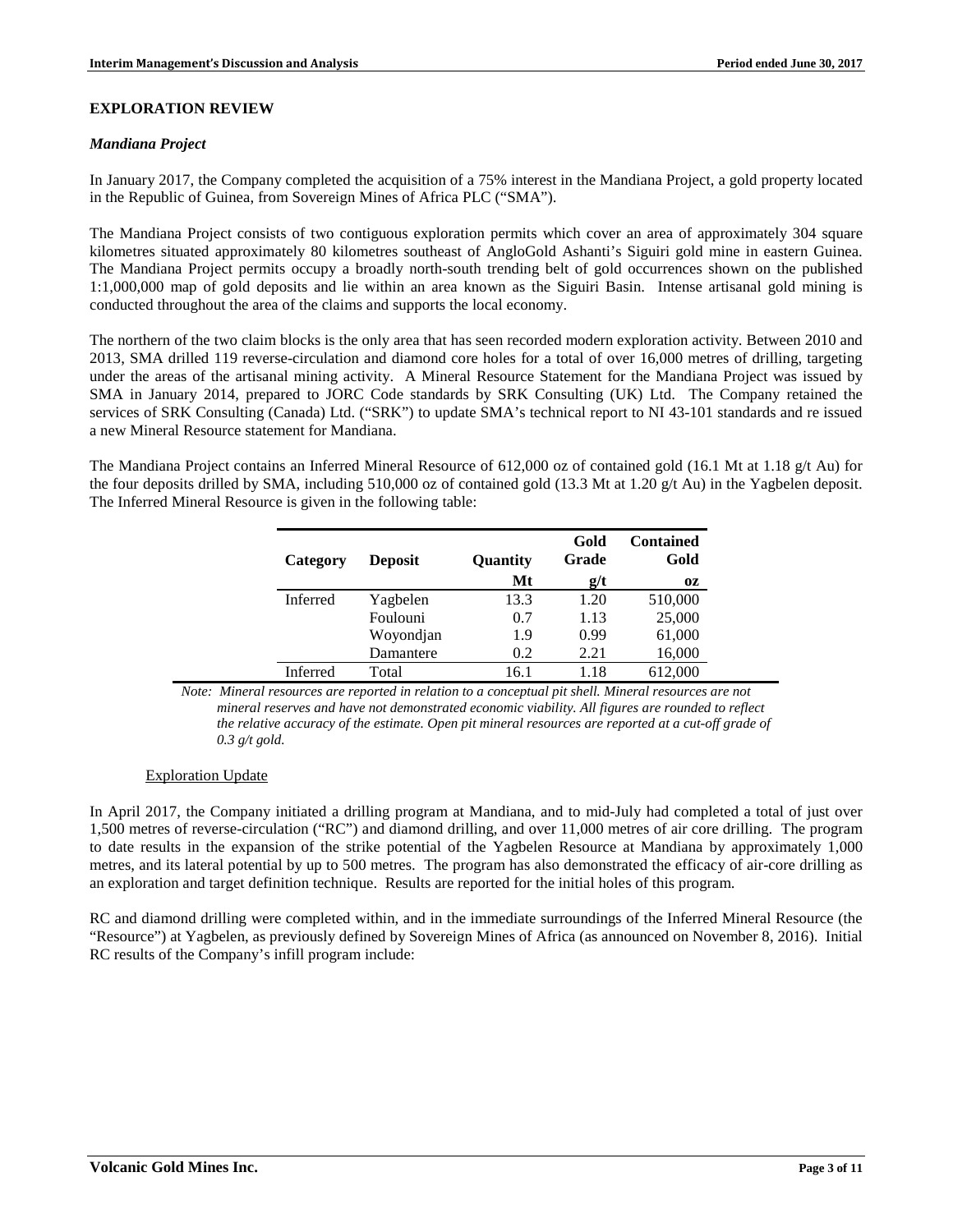| Hole     |       | From (meters) | <b>To</b><br>(meters) | <b>Interval</b><br>(meters) | Gold Grade (g/t)<br>(uncut) |
|----------|-------|---------------|-----------------------|-----------------------------|-----------------------------|
| 17GRC119 |       | 76            | 81                    | 5                           | 2.68                        |
|          | incl. | 78            | 80                    | $\overline{2}$              | 4.61                        |
| 17GRC120 |       | $\mathbf{1}$  | $\overline{c}$        | $\mathbf{1}$                | 50.00                       |
| 17GRC121 |       | 51            | 55                    | $\overline{4}$              | 2.40                        |
|          |       | 66            | 69                    | 3                           | 7.16                        |
|          | incl. | 67            | 68                    | 1                           | 16.90                       |
|          |       | 78            | 89                    | 11                          | 2.08                        |
|          | incl. | 78            | 80                    | $\mathfrak{2}$              | 4.51                        |
|          |       | 101           | 124                   | 23                          | 2.21                        |
|          | incl. | 103           | 108                   | $\overline{5}$              | 6.11                        |
| 17GRC122 |       | 45            | 48                    | $\overline{3}$              | 1.21                        |
|          |       | 70            | 72                    | $\overline{2}$              | 1.55                        |
|          |       | 89            | 157                   | 68                          | 2.01                        |
|          | incl. | 91            | 100                   | 9                           | 3.76                        |
|          | incl. | 122           | 128                   | 6                           | 4.03                        |
|          | incl. | 143           | 149                   | 6                           | 4.93                        |
| 17GRC123 |       | 61            | 75                    | 14                          | 2.73                        |
|          |       | 79            | 94                    | 15                          | 1.21                        |

As well as serving to infill the Resource, the RC and diamond drilling has also allowed the Company to gather extremely valuable information on the geological controls on mineralization. Based on work completed to date, gold mineralization is seen to occur preferentially in a series of bedded sandstone units; these units are repeated in all holes, and their characteristics will serve as a key targeting tool in the Company's resource drilling program planned for the fall of 2017.

Air-core drilling has been successfully deployed in the identification of extensions to the north, east and south of the Yagbelen Resource, resulting in the definition of a further 1,000 metres of strike potential. The initial air-core results illustrate the strike continuation of a strongly anomalous gold mineralization extending approximately 500 metres to both the north and south of the Resource, as well as laterally 500 metres to its east. These results clearly demonstrate the efficacy of air core drilling in the Mandiana district, and on this basis, the Company has defined a very significant nearterm resource drilling target.

Air-core drilling over a southward 1,250 metre strike extension to the reported grid, as well as an infill block covering approximately 500 metre of strike was also completed – results are currently being compiled by the Company. Air-core drilling has been performed in grid-like fashion on a series of "fences" established at 100-200 metre intervals, along which inclined holes have been drilled at 40-50 metre spacings. This rapid, low-cost approach to exploration has been designed to provide detailed and accurate information on near-term resource targets.

During June 2017, the Company commenced a mapping and prospecting program at the Mandiana Project. Recent field activities have focused on a linear zone of artisanal workings 6.3 kilometre in length and up to 550 metre in width at Tadibakourou, at which coarse gold has been recovered from numerous shallow pits and shafts.

Mapping has led to the identification of numerous artisanal pits and shafts from which gold is routinely recovered from vein quartz material by means of gravitational concentration. Anecdotally, gold recoveries of up to 2 kg per shaft – some of which extend to depths in excess of 70 metre - are reported. The workings fall in close north-south alignment to one another, and frequently associate with large, readily discernible haloes of white kaolinitic alteration which further facilitate their mapping. Mineralization at Tadibakourou, Yagbelen and Woyandian is now interpreted to relate to a series of sub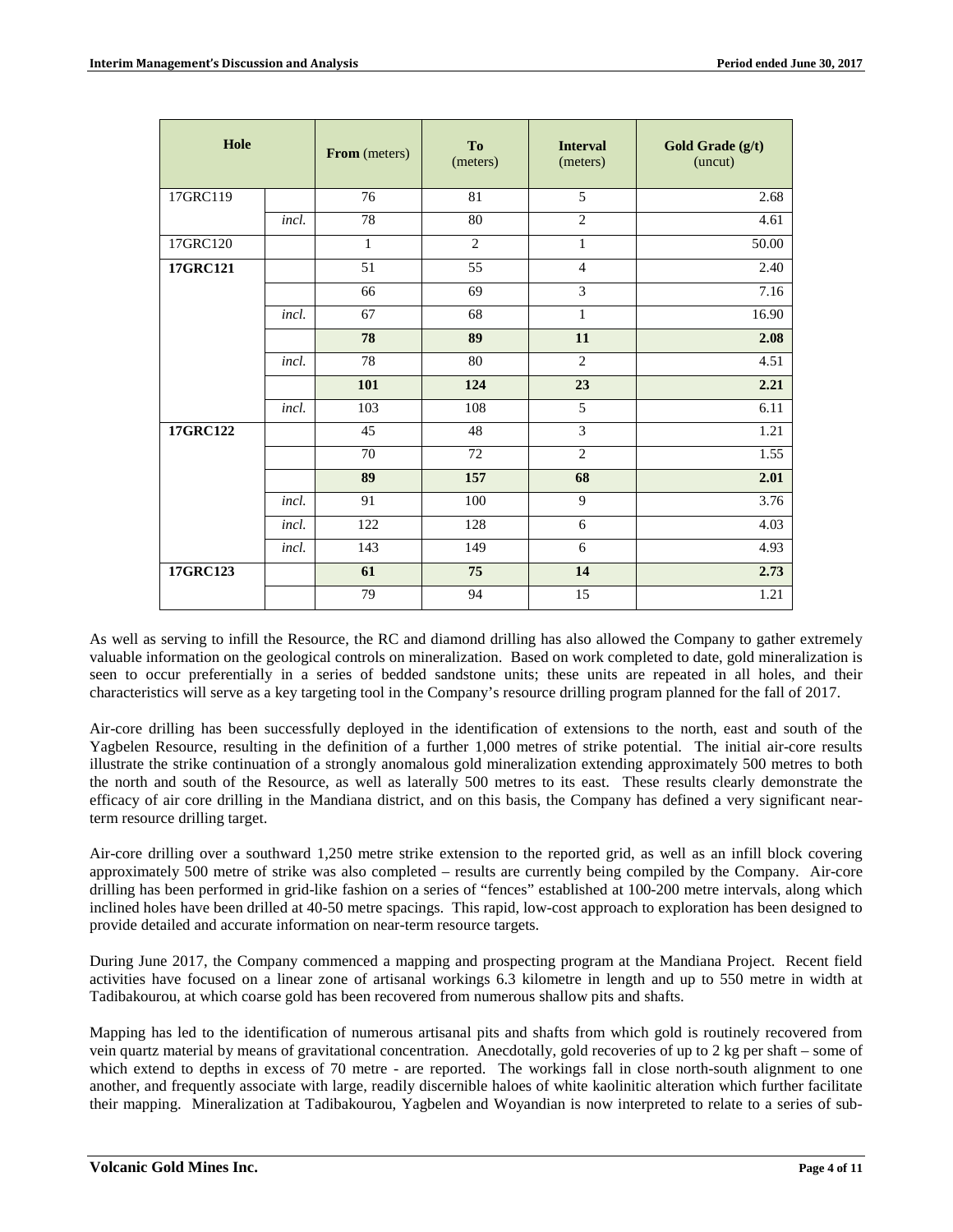structures within a broader mineralizing structural trend. From workings at each of these deposits, important inference as to the resource potential of Tadibakourou can be made.

It is anticipated that further structural and targeting detail will arise from the Company's forthcoming high-resolution airborne magnetic survey of the property. The Company intends to test the Tadibakourou deposit by means of air-core drilling in the final quarter of 2017, as the next step moving the deposit to resource definition. It is envisaged that a similar exploration approach as deployed by the Company as at Yagbelen (see news release July 12, 2017) be adopted in drilling at Tadibakourou.

Of great significance is that artisanal workings at Mandiana are seen to follow the same north-south mineralized trend common in known deposits in the region, including the Siguiri Mine, 80 kilometres to the north. Past drilling beneath approximately 1 kilometre of strike length of such workings at Mandiana led to definition of the Resource, as well as numerous outlying bedrock and saprolitic gold occurrences.

Artisanal workings are typically shallow, sparsely populated, and restricted to examination of laterite and saprolite above the water table. Due to the shallow occurrence of coarse gold in the laterite, artisanal diggers make highly effective and meticulous use of metal detectors in their search for gold. Having identified gold and quartz rubble, diggers then excavate in search of further vein material and gold. Many kilometers of artisanal workings remain to be drill tested.

Quality Assurance and Quality Control. Drill chip sampling at Mandiana followed a standardized protocol to ensure the collection of representative and unbiased quantities of material from each sample. Samples were collected from the Company's Mandiana field operations by SGS Mineral Services of Bamako, Mali, and were transported directly to the assay facilities thereof, at which they were analysed for gold by means of fire assay, in accordance with analytical method FAA505. In this procedure, a 50g sample is fused with a litharge based flux; the resulting prill is then dissolved in aqua regia, from which gold content is then determined by flame AAS at a detection Limit 0.01 ppm. The Company routinely inserted appropriate standards and blanks into its sample stream at Mandiana, and additionally collected regular field duplicate samples.

# *WAMA Project*

In April 2017, the Company entered into a binding option agreement to acquire from West African Associates SARL ("WAMA"), a private Guinean company, an indirect 80% interest in two exploration permits and three semi-industrial mining permits (the "WAMA Project") which adjoin the entire length of the southern boundary of, and lie within the same mineralized trends as the Mandiana Project.

One of the most notable mineralized occurrences within the WAMA Project is the Farabakoura Prospect. During 2014 and 2015, WAMA drilled 89 inclined reverse circulation holes beneath lateritic artisanal workings at Farabakoura, results of which include: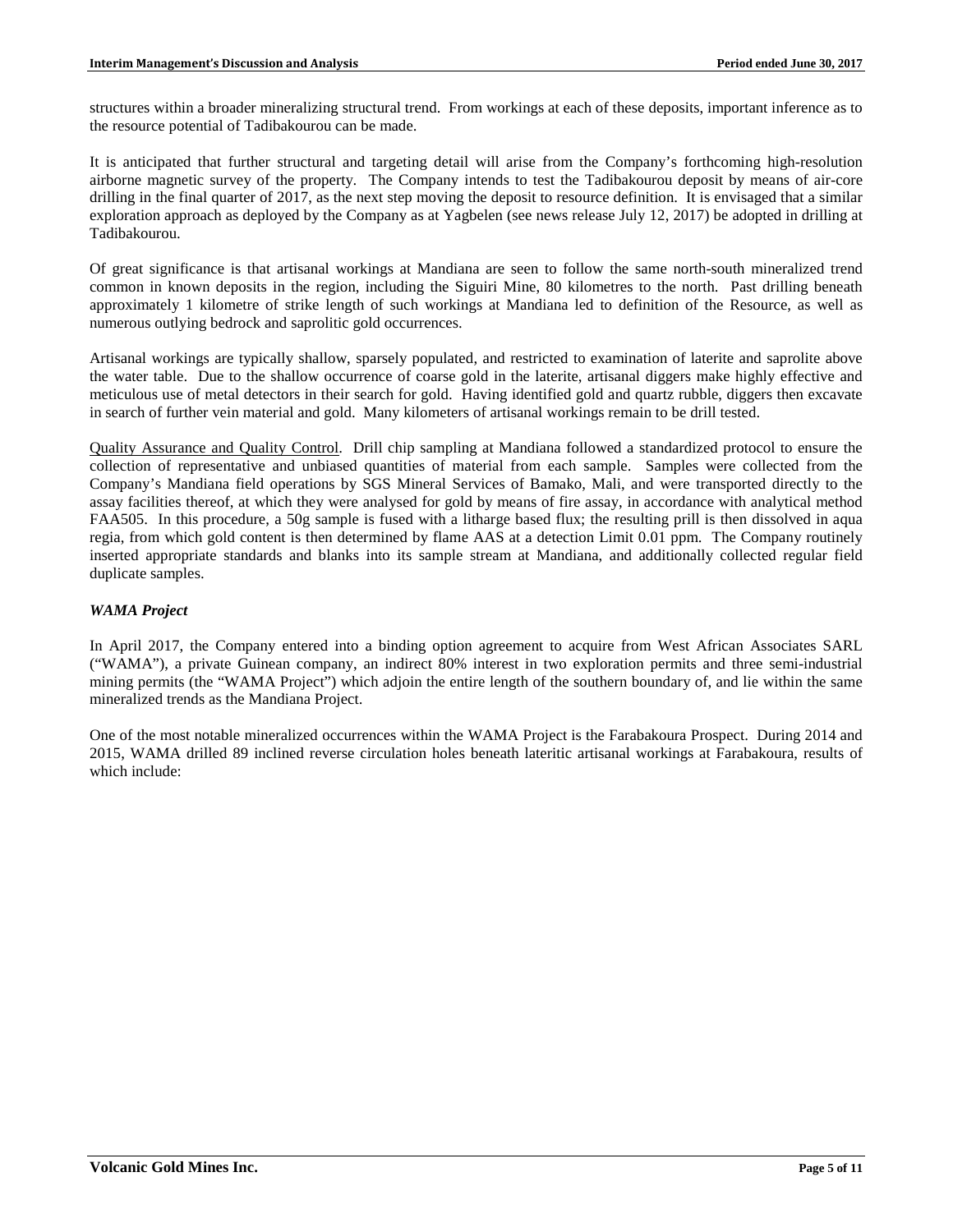| Hole    | From<br>(metres) | To<br>(metres)    | <b>Interval</b><br>(metres) | <b>Gold Grade</b><br>(g/t) | <b>Comments</b>                   |
|---------|------------------|-------------------|-----------------------------|----------------------------|-----------------------------------|
| FKRC003 | 64               | 71                | $\tau$                      | 29.0                       | Visible gold observed in RC chips |
| incl.   | 64               | 65                | $\mathbf{1}$                | 171.0                      |                                   |
| FKRC005 | 68               | 80 (end of hole)  | 12                          | 40.1                       | Visible gold observed in RC chips |
| incl.   | 69               | 71                | $\overline{2}$              | 220.3                      |                                   |
| FKRC006 | 74               | 80                | 6                           | 14.8                       |                                   |
| incl.   | 75               | 76                | $\mathbf{1}$                | 38.6                       |                                   |
| FKRC035 | 52               | 56                | $\overline{4}$              | 6.2                        |                                   |
| and     | 68               | 74                | 6                           | 14.9                       |                                   |
| FKRC037 | 77               | 80                | $\overline{3}$              | 9.1                        |                                   |
| FKRC048 | 27               | 39                | 12                          | 4.0                        |                                   |
| FKRC051 | 103              | 120 (end of hole) | 17                          | 2.0                        |                                   |
| FKRC071 | 62               | 69                | $\tau$                      | 103.5                      | Visible gold observed in RC chips |
| incl.   | 63               | 66                | 3                           | 236.4                      |                                   |
| FKRC074 | 71               | 77                | 6                           | 17.0                       |                                   |
| incl.   | 73               | 75                | $\overline{2}$              | 39.8                       |                                   |
| FKRC075 | 69               | 75                | 6                           | 6.7                        |                                   |
| FKRC076 | 81               | 87                | 6                           | 18.2                       |                                   |
| incl.   | 81               | 83                | $\overline{2}$              | 52.2                       |                                   |
| FKRC077 | 78               | 79                | 1                           | 148.0                      |                                   |
| FKRC087 | 43               | 49                | $\sqrt{6}$                  | 65.8                       |                                   |
| incl.   | 45               | 47                | $\mathfrak{2}$              | 192.5                      |                                   |

*Note: The reader is advised that the above results are historic in nature and are yet to be verified by the Company.*

Drilling by WAMA was performed using a track-mounted UDR650 RC rig. Samples were then sent to ALS Minerals laboratory in Bamako, Mali where they were analyzed by 50 gram fire assay with an AAS finish. RC drill chips are preserved in chip trays, which have been inspected; quartz vein material similar to that observed in the overlying artisanal workings coincides with elevated gold values. Coarse, visible gold was observed in quartz veins from several holes. PVC drill collars are cemented and clearly labelled by WAMA, and are still in good condition. Based on verification of selected collars and their orientations against WAMA's drilling database, no discrepancies were observed.

As seen at Mandiana, artisanal workings at Farabakoura follow a semi-continuous north-south trend for approximately two kilometers, only a minor portion of which has been drill-tested. This trend is consistent with the orientation of dominant north-south mineralized structures seen elsewhere in the Siguiri Basin; east-west displacements to this structure appear to give rise to higher grade zones of auriferous quartz-vein stockworks.

## Exploration Update

The Company has recently completed approximately 1,300 metres of reverse-circulation and over 4,000 metres of air-core drilling of the Farabakoura deposit at the WAMA Project, with the objective of confirming the high grade historic results previously obtained by WAMA, and defining zones of extension to this mineralization. Results from this drill program are being compiled by the Company.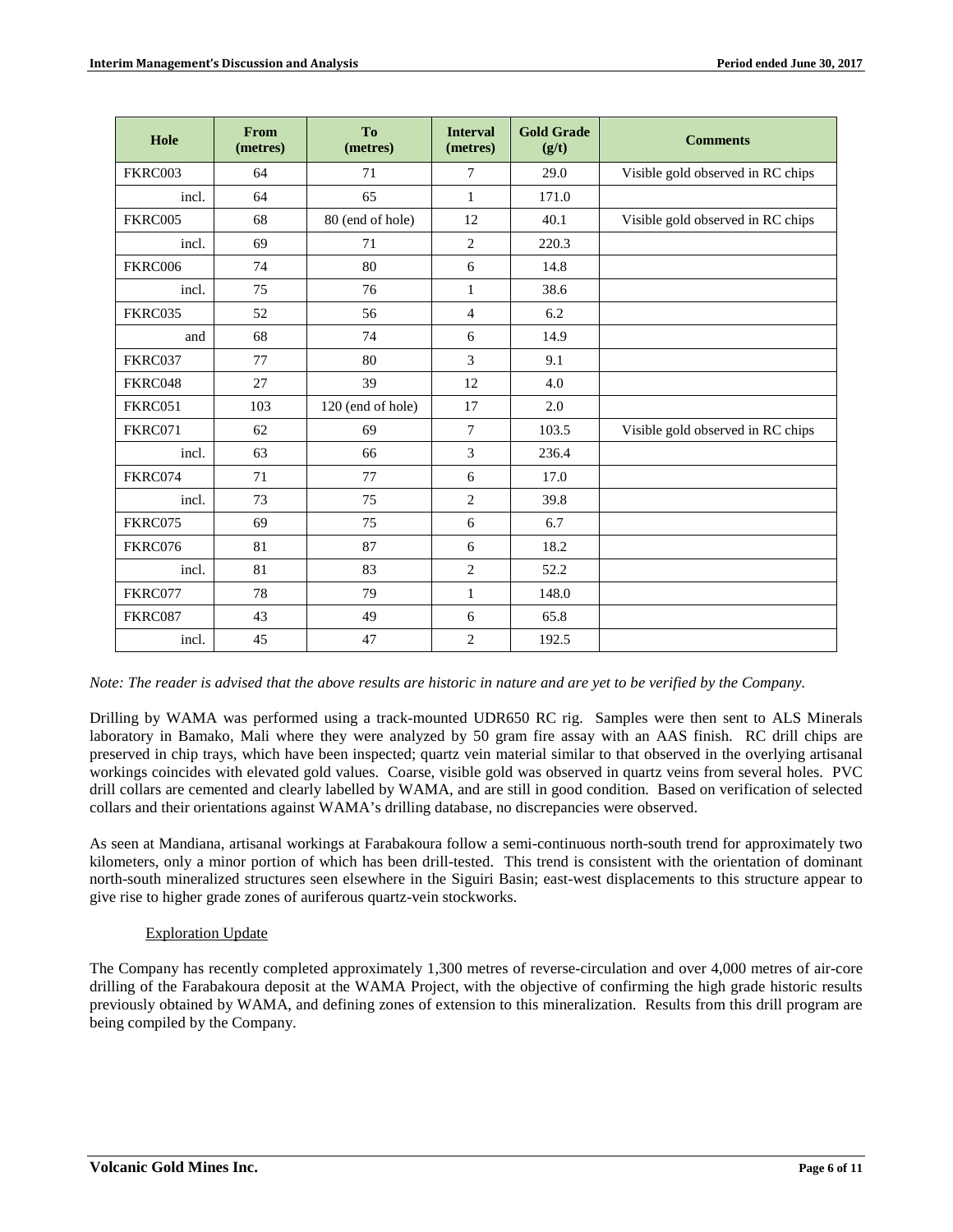### *Seimana Project*

In early May 2017, the Company entered into a binding and exclusive Memorandum of Understanding (the "MOU") to acquire an initial 70% interest in the Seimana Project in Guinea. This interest may be further increased to 100% through additional project expenditures. Seimana comprises four exploration permits, which together adjoin much of the western boundary of the Company's existing Mandiana Project ("Mandiana"), as well as the lands the Company has under option from West African Mining Associates SARL ("WAMA"), as announced by the Company on April 14, 2017. The acquisition of the Seimana Project will expand the Company's holding in the Mandiana district to almost 1,000 fully contiguous square kilometres of highly prospective Birimian terrain, characterized by widespread, linear zones of shallow artisanal gold mining.

Exploration at Seimana in 2014 and 2015 by a former option holder included the drilling of 31 reverse circulation holes for a total of approximately 3,000 metres of drilling over 9 of the 40 reported targets. In much the same fashion as drilling works conducted at the Mandiana and WAMA Projects – to which Seimana is geologically similar - these targets were derived from artisanal workings. Drilling results include:

- 4m @ 19.8g/t from 50m in hole TAMRC001
- 5m @ 2.64g/t from 61m in hole TAMRC002
- 10m @ 2.58g/t from 36m in hole KROURC001
- 5m @ 2.02g/t from 55m and 3m @ 3.50g/t from 66m in hole KROURC002
- 3m @ 5.6g/t from 26m in hole KOTRC001
- 3m @ 5.06g/t from 21m and 3m @ 3.50g/t from 66m in hole KRDRC002

### *Note: The reader is advised that the above results are historic in nature and are yet to be verified by the Company.*

Earlier works at the Seimana Project include surface geochemical and rock-chip sampling, and broad prospecting of artisanal workings over much of the property. Mineralization at Seimana lies along strike from Avocet Mining's Resource<sup>1</sup> of 1.99 million ounces (Measured and Indicated) and 1.02 million ounces (Inferred) of gold at the Tri-K property, located 7 kilometres to the south of the Seimana Project. Mineralization appears to be associated with NW trending geological structures, in common with other known gold deposits within the Siguiri Basin. It is anticipated that the Company will include Seimana in its airborne geophysical survey program currently planned over its consolidated land package, to be followed-up by further prospecting, with the aim of defining and refining drilling targets at the Seimana Project.

# *1 Competent Persons' Report, 31 December 2014 (JORC standards)*

*Simon Meadows Smith, consulting geologist to the Company, is a Qualified Person as defined by National Instrument 43- 101 -- Standards of Disclosure for Mineral Projects, and has reviewed and approved the disclosure of technical information contained in this MD&A. Mr. Meadows-Smith holds a BSc degree in geology from Nottingham University, England, and has been involved in mineral exploration since 1988, including 20 years of experience working in West Africa. He is a Fellow in good standing of the Institute of Materials, Minerals & Mining in London.*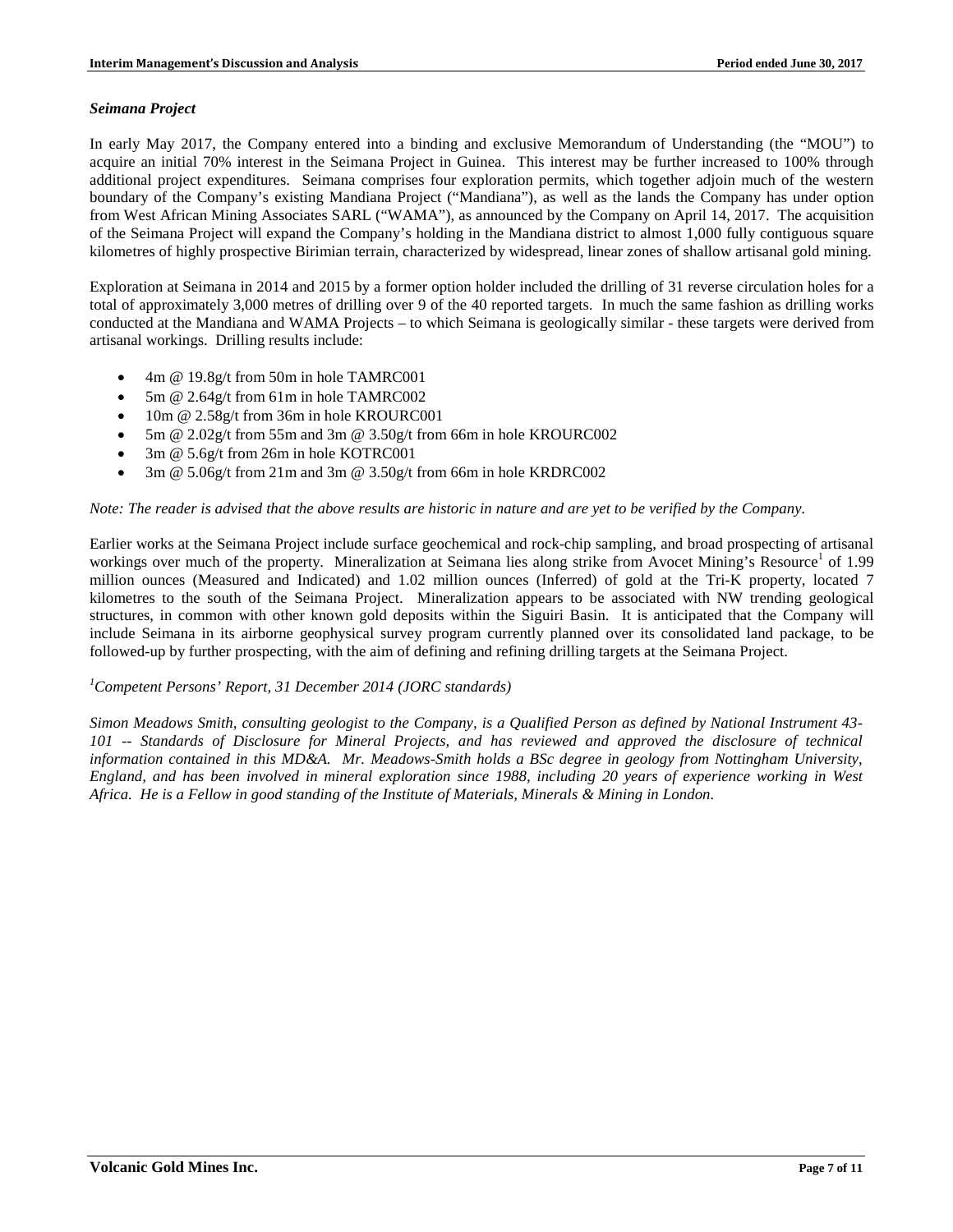### **RESULT OF OPERATIONS**

The financial statements reflect the financial condition of the Company's business as at and for the periods ended June 30, 2017 and 2016.

*Quarter ended June 30, 2017*

During the quarter ended June 30, 2017 the Company incurred a loss \$1,918,690, compared to a loss of \$23,206 for the quarter ended June 30, 2016. Significant revenue and expenses for the quarters ended June 30, 2017 and 2016 are as follows:

|                                                                 | June 30, 2017   | June 30, 2016 |
|-----------------------------------------------------------------|-----------------|---------------|
| Exploration expenditures                                        | \$<br>1,575,805 |               |
| Consulting and management fees                                  | 40,500          | 15,000        |
| Investor relations                                              | 152,282         |               |
| Office and administration                                       | 31.734          | 1.820         |
| Salaries and benefits                                           | 29,037          |               |
| Share-based payments (relating to value of stock option grants) | 98.123          |               |
| Travel                                                          | 38,166          |               |

The Company incurred a significantly higher loss for the quarter ended June 30, 2017 due to exploration activities on the Company's Mandiana, WAMA, and Seimana projects and an increase in corporate costs whereas the Company had minimal corporate and no exploration activity during the comparative quarter. The current quarter was also impacted by a non-cash share-based compensation expense of \$98,123 that relates to the value of stock options granted during the current quarter and vested immediately. Consulting and management fees consist of a portion of the fees paid to the President of the Company and fees paid or accrued to the VP, Capital Markets and a consultant providing advisory services, whereas the comparative period costs were related to fees paid or accrued to the CEO. Investor relations costs include agreements with third parties for capital market consulting and corporate development. Office and administration costs relate mostly to an administrative cost sharing agreement with another company that includes rent and other support services for the corporate office. Salaries and benefits costs relate primarily to an administrative services company that provides personnel, including the Company's CFO and Corporate Secretary.

#### *Six months ended June 30, 2017*

During the six month period ended June 30, 2017 the Company incurred a loss \$4,375,429, compared to a loss of \$49,702 for the period ended June 30, 2016. Significant revenue and expenses for the six month periods ended June 30, 2017 and 2016 are as follows:

|                                                                 | June 30, 2017   | June 30, 2016 |
|-----------------------------------------------------------------|-----------------|---------------|
| Exploration expenditures                                        | \$<br>1,998,300 | D             |
| Consulting and management fees                                  | 107.400         | 30,000        |
| Investor relations                                              | 296,490         |               |
| Office and administration                                       | 51,850          | 5,572         |
| Professional fees                                               | 28,552          | 4,080         |
| Regulatory and filing fees                                      | 19,802          | 10,050        |
| Salaries and benefits                                           | 44.562          |               |
| Share-based payments (relating to value of stock option grants) | 1,830,353       |               |
| Travel                                                          | 66,890          |               |
| Recovery on write-off of accounts payable                       | 49.750          |               |

The Company incurred a significantly higher loss for the period ended June 30, 2017 due to more corporate and exploration activities, with the acquisition of the Mandiana Project and equity financings totaling \$6.0 million earlier in the period and the addition of the WAMA and Seimana projects in the latter part of the period, whereas the Company had minimal corporate and no exploration activity during the comparative period. The current period was also significantly impacted by a non-cash share-based compensation expense of \$1,830,353 that relates to the value of stock options granted during the current period and vested immediately. Exploration costs are related to activity at the Mandiana, WAMA, and Seimana projects and in other parts of Guinea. As in the quarterly comparison, consulting and management fees consist of a portion of the fees paid to the President of the Company and fees paid or accrued to the VP, Capital Markets and a consultant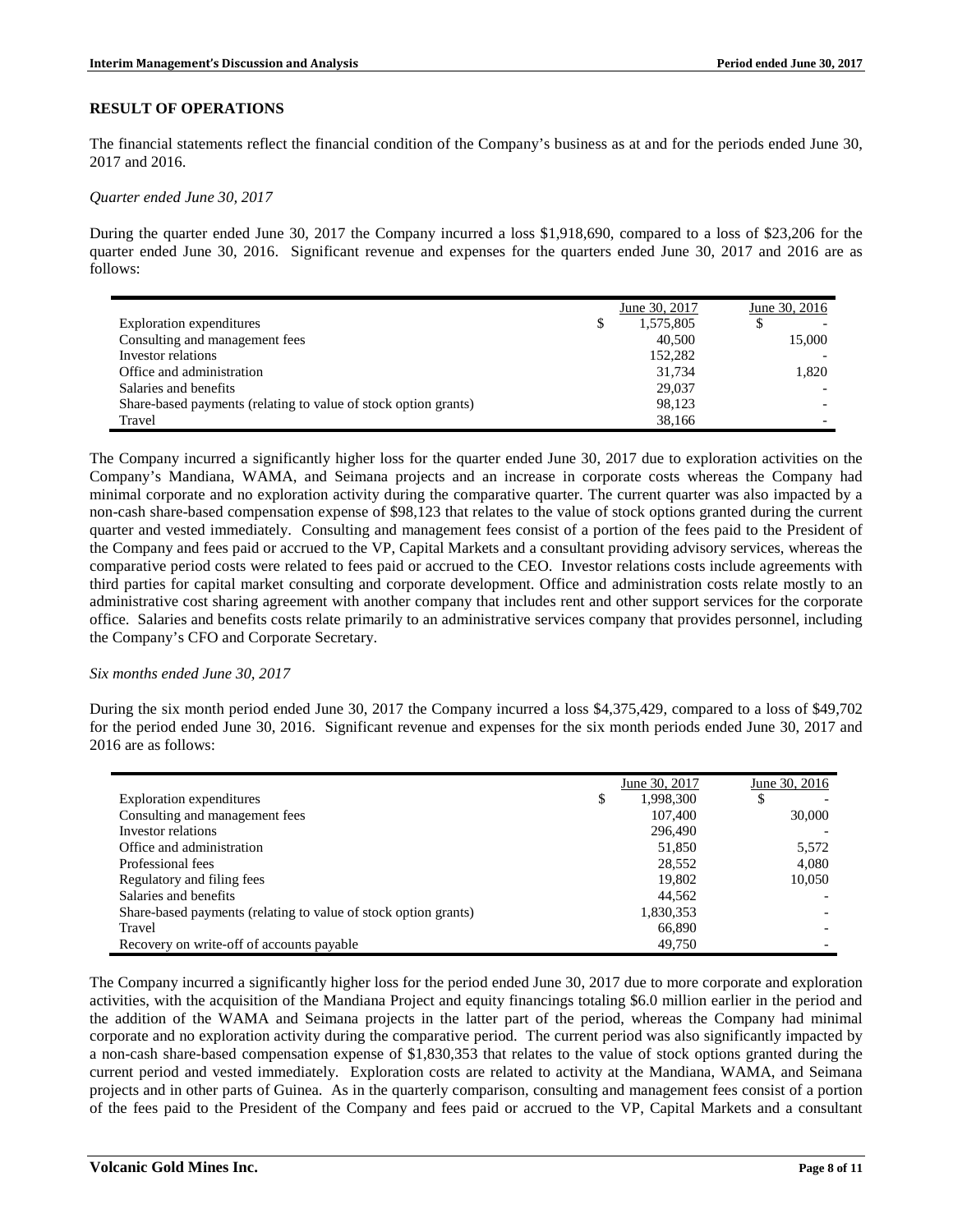providing advisory services plus fees paid or accrued to Radius for personnel costs prior to the Mandiana acquisition, whereas the comparative period costs were related to fees paid or accrued to the CEO. Investor relations costs, office and administration and salaries and benefits are for the same services described in the quarterly comparison. Professional fees relate mostly to legal fees associated with corporate and property transaction activity, as well as accounting services provided by the former CFO. The recovery on write-off of accounts payable relates to an amount owing to a director of the Company for past services, a portion of which the director agreed to waive .

## **SUMMARY OF QUARTERLY RESULTS**

The Company's quarterly mineral properties, working capital balance and operating results over the last eight quarters are summarized as follows:

|                     | June $17$   | Mar $'17$   | Dec $16$   | Sept $16$ | June $16$ | Mar '16   | Dec $'15$ | Sept $15$ |
|---------------------|-------------|-------------|------------|-----------|-----------|-----------|-----------|-----------|
| Total assets        | \$6,026,223 | \$7.460,714 | \$479.719  | \$358.175 | \$395,018 | \$402.751 | \$418.516 | \$422,413 |
| Mineral properties  | 2,001,276   | 2,001,276   |            | -         |           |           |           |           |
| Working capital     | 2.493.624   | 5.050.971   | 168.295    | 178.658   | 246.569   | 269,775   | 296.271   | 332,515   |
| Loss for the period | (1,918,690) | (2,456,739) | (429, 543) | (67.911)  | (23,206)  | (26, 496) | (36, 244) | (21,606)  |
| Loss per share      | (0.04)      | (0.07)      | (0.03)     | (0.00)    | (0.00)    | (0.00)    | (0.01)    | (0.00)    |

For the quarters presented, the Company had minimal business activity up to the quarter ended September 30, 2016. With property investigation activities in the latter part of 2016 and the completion of the Mandiana property acquisition in the quarter ended March 31, 2017, the Company has become significantly more active and hired a new President of the Company and engaged several consultants. As a result, there was an increase in operating expenses for the quarter ended December 31, 2016 and a larger increase for the two most recent quarters with exploration activity underway on the Mandiana, WAMA, and Seimana Projects. The loss for the quarters ended June 30, 2017 and March 31, 2017 include a non-cash share-based compensation expense of \$98,123 and \$1,732,230, respectively, whereas there was no such expense for the other quarters presented.

## **LIQUIDITY AND CAPITAL RESOURCES**

As at June 30, 2017, the Company had working capital of \$2,493,624. The Company has financed its operations to date primarily through the issuance of common shares. The Company's exploration activities do not provide a source of income and therefore the Company has a history of losses and an accumulated deficit.

During the period ended June 30, 2017, the Company completed equity financings to raise gross proceeds of \$6.0 million, and received \$418,750 from the exercise of 8,075,000 warrants. The Company expects its current capital resources to be sufficient to cover its corporate operating costs and to carry out exploration activities on its recently acquired properties over the next twelve months. The Company believes it will be able to raise additional debt or equity capital as required, but recognizes the uncertainty attached thereto.

Net cash used in operating activities during the period ended June 30, 2017 was \$2,593,596 (2016: \$22,432).

Net cash used in investing activities during the period ended June 30, 2017 was \$756,256 (2016: \$Nil).

Net cash provided from financing activities during the period ended June 30, 2017 was \$5,880,352 (2016: \$Nil).

The financial statements have been prepared on a going concern basis which assumes that the Company will be able to realize its assets and discharge its liabilities in the normal course of business for the foreseeable future. The Company's continuing operations rely on the ability of the Company to continue to raise capital as and when needed.

## **OUTSTANDING SHARE DATA**

At the date of this Interim MD&A, the Company had outstanding 45,879,038 common shares and the following stock options and warrants: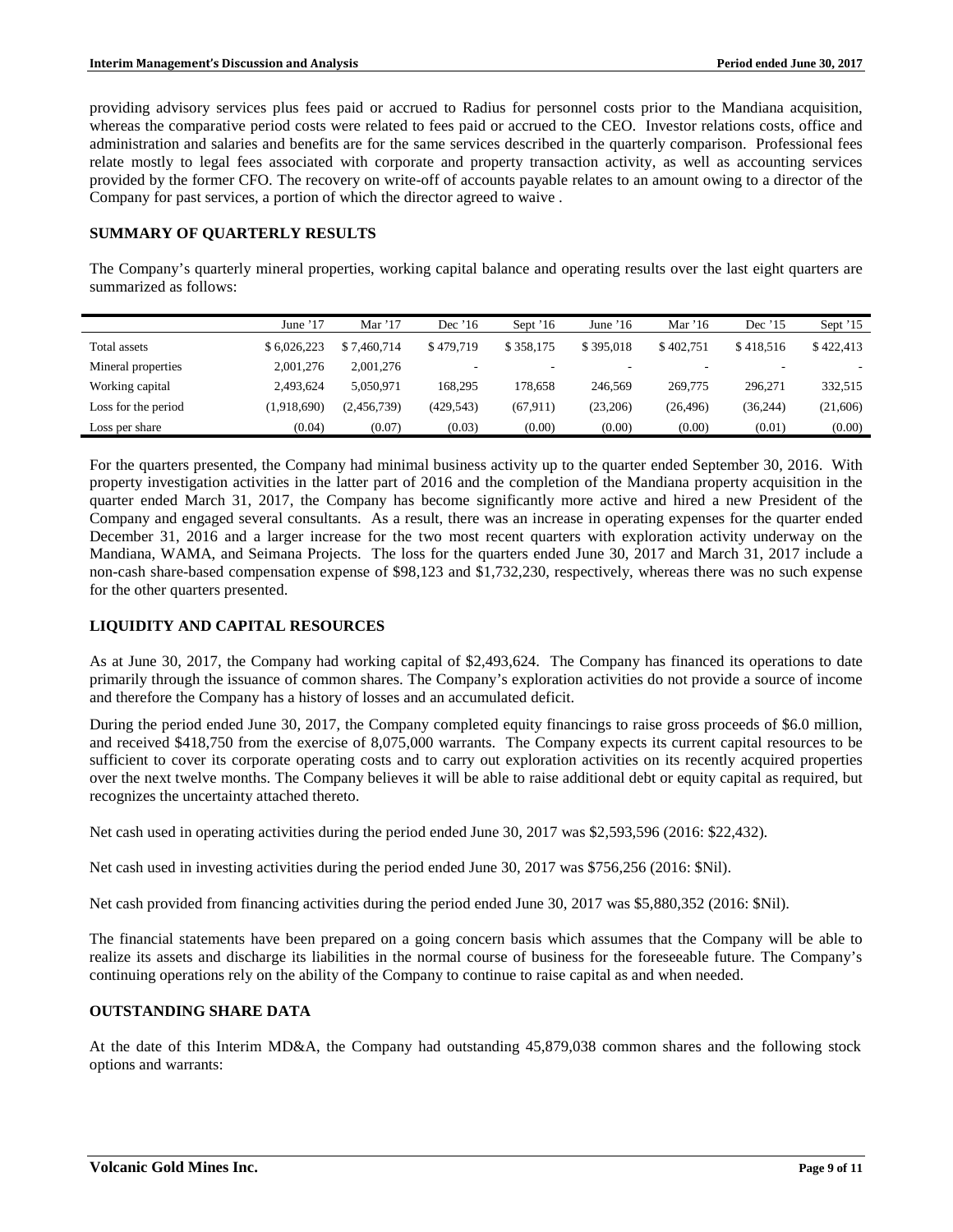| No. of options  | <b>Exercise price</b> | <b>Expiry date</b> |
|-----------------|-----------------------|--------------------|
| 3,850,000       | \$0.60                | March 14, 2027     |
| 225,000         | \$0.60                | June 26, 2027      |
| 4,075,000       |                       |                    |
|                 |                       |                    |
| No. of warrants | <b>Exercise price</b> | <b>Expiry date</b> |
| 3,686,034       | \$0.25                | January 5, 2018    |
| 2,000,000       | \$0.05                | January 17, 2019   |
| 12,958,675      | \$0.80                | March 8, 2022      |
|                 |                       |                    |

# **TRANSACTIONS WITH RELATED PARTIES**

Significant related party transactions that occurred during the current period are the following:

i) An amount of \$49,750 owing to a director for past services was waived by the director and written off during the period ended June 30, 2017.

See Note 8 of the condensed consolidated interim financial statements for the period ended June 30, 2017 for details of other related party transactions which occurred in the normal course of business.

## **RISKS AND UNCERTAINTIES**

The operations of the Company are highly speculative due to the high-risk nature of its business in the mineral exploration industry. Companies in the exploration stage face a variety of risks and, while unable to eliminate all of them, the Company aims at managing and reducing such risks as much as possible. The Company faces a variety of risk factors such as, but not limited to, the following:

#### *Mineral Property Exploration and Mining Risks*

The business of mineral deposit exploration and extraction involves a high degree of risk. Few properties that are explored ultimately become producing mines. At present, none of the Company's properties has a known commercial ore deposit. The main operating risks include: securing adequate funding to maintain and advance exploration properties; ensuring ownership of and access to mineral properties by confirmation that option agreements, claims and leases are in good standing; and obtaining permits for drilling and other exploration activities.

#### *Joint Venture Funding Risk*

The Company's strategy includes seeking partners through joint ventures to fund exploration and project development. The main risk of this strategy is that funding partners may not be able to raise sufficient capital in order to satisfy exploration and other expenditure terms in a particular joint venture agreement. As a result, exploration and development of one or more of the Company's property interests may be delayed depending on whether the Company can find another partner or has enough capital resources to fund the exploration and development on its own.

#### *Commodity Price Risk*

The Company is exposed to commodity price risk. Declines in the market price of gold, base metals and other minerals may adversely affect the Company's ability to raise capital or attract joint venture partners in order to fund its ongoing operations. Commodity price declines could also reduce the amount the Company would receive on the disposition of one of its mineral properties to a third party.

#### *Financing and Share Price Fluctuation Risks*

The Company has limited financial resources, has no source of operating cash flow and has no assurance that additional funding will be available to it for further exploration and development of its projects. Further exploration and development of one or more of the Company's projects may be dependent upon the Company's ability to obtain financing through equity or debt financing or other means. Failure to obtain this financing could result in delay or indefinite postponement of further exploration and development of its projects which could result in the loss of one or more of its properties.